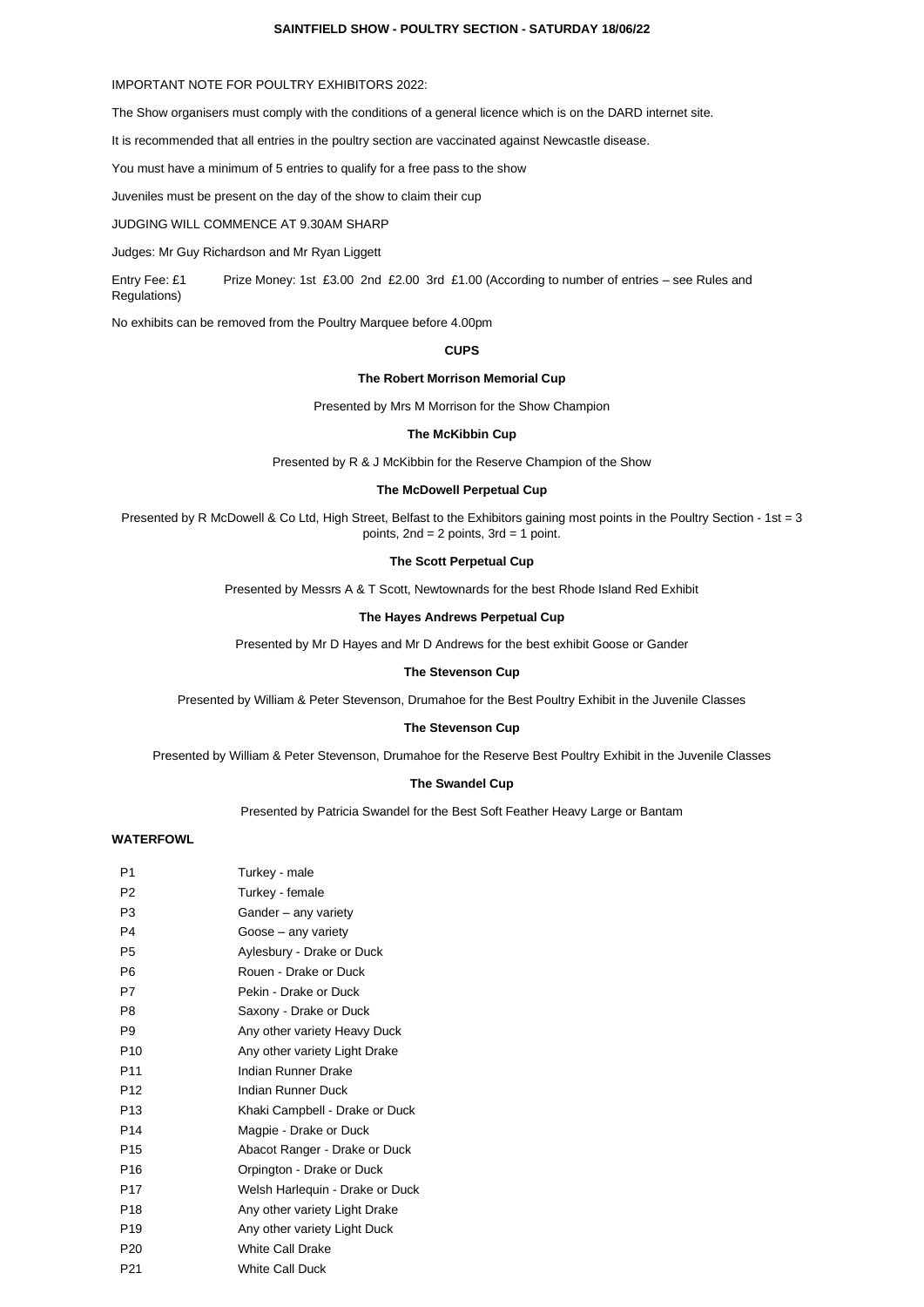| P <sub>22</sub> | Any Colour Call Drake       |
|-----------------|-----------------------------|
| P <sub>23</sub> | Any Colour Call Duck        |
| P <sub>24</sub> | Any variety Miniature Drake |
| P <sub>25</sub> | Any variety Miniature Duck  |

# **LARGE SOFT FEATHER**

| P <sub>26</sub> | Rhode Island Red Male                |
|-----------------|--------------------------------------|
| P <sub>27</sub> | Rhode Island Red Female              |
| P <sub>28</sub> | Sussex Male                          |
| P <sub>29</sub> | Sussex Female                        |
| P <sub>30</sub> | Orpington Male                       |
| P31             | Orpington Female                     |
| P32             | <b>Wyandotte Male</b>                |
| P33             | <b>Wyandotte Female</b>              |
| P34             | Brahma Male                          |
| P <sub>35</sub> | Brahma Female                        |
| P36             | Cochin Male                          |
| P37             | Cochin Female                        |
| P38             | Any other variety Heavy Breed Male   |
| P39             | Any other variety Heavy Breed Female |
| P40             | Leghorn Male                         |
| P41             | Leghorn Female                       |
| P42             | Welsummer Male                       |
| P43             | Welsummer Female                     |
| P44             | Silkie Male                          |
| P45             | Silkie Female                        |
| P46             | Poland Male                          |
| <b>P47</b>      | Poland Female                        |
| P48             | Any Other Variety Light Breed Male   |
| P49             | Any Other Variety Light Breed Female |

### **OLD ENGLISH GAME & MODERN GAME**

| P <sub>50</sub> | <b>AOC Oxford Game Male</b>   |
|-----------------|-------------------------------|
| P <sub>51</sub> | AOC Oxford Game Female        |
| P <sub>52</sub> | Large OEG Male                |
| P <sub>53</sub> | Large OEG Female              |
| P <sub>54</sub> | Modern Game Male              |
| P <sub>55</sub> | Modern Game Female            |
| P <sub>56</sub> | <b>Furnace Male or Female</b> |
| P <sub>57</sub> | <b>Black Male</b>             |
| P <sub>58</sub> | <b>Black Female</b>           |
| P <sub>59</sub> | Blue Furnace Male or Female   |
| P60             | Pile Male or Female           |
| P61             | AOC Old English Game Male     |
| P62             | AOC Old English Game Female   |

# **SOFT FEATHER BANTAMS**

| P63 | Wyandotte Male          |
|-----|-------------------------|
| P64 | Wyandotte Female        |
| P65 | Rhode Island Red Male   |
| P66 | Rhode Island Red Female |
| P67 | Sussex Male             |
| P68 | Sussex Female           |
| P69 | Orpington Male          |
| P70 | <b>Orpington Female</b> |
| P71 | Australorp Male         |
| P72 | Australorp Female       |
| P73 | Rock Male               |
| P74 | Rock Female             |
| P75 | German Langshan Male    |
| P76 | German Langshan Female  |